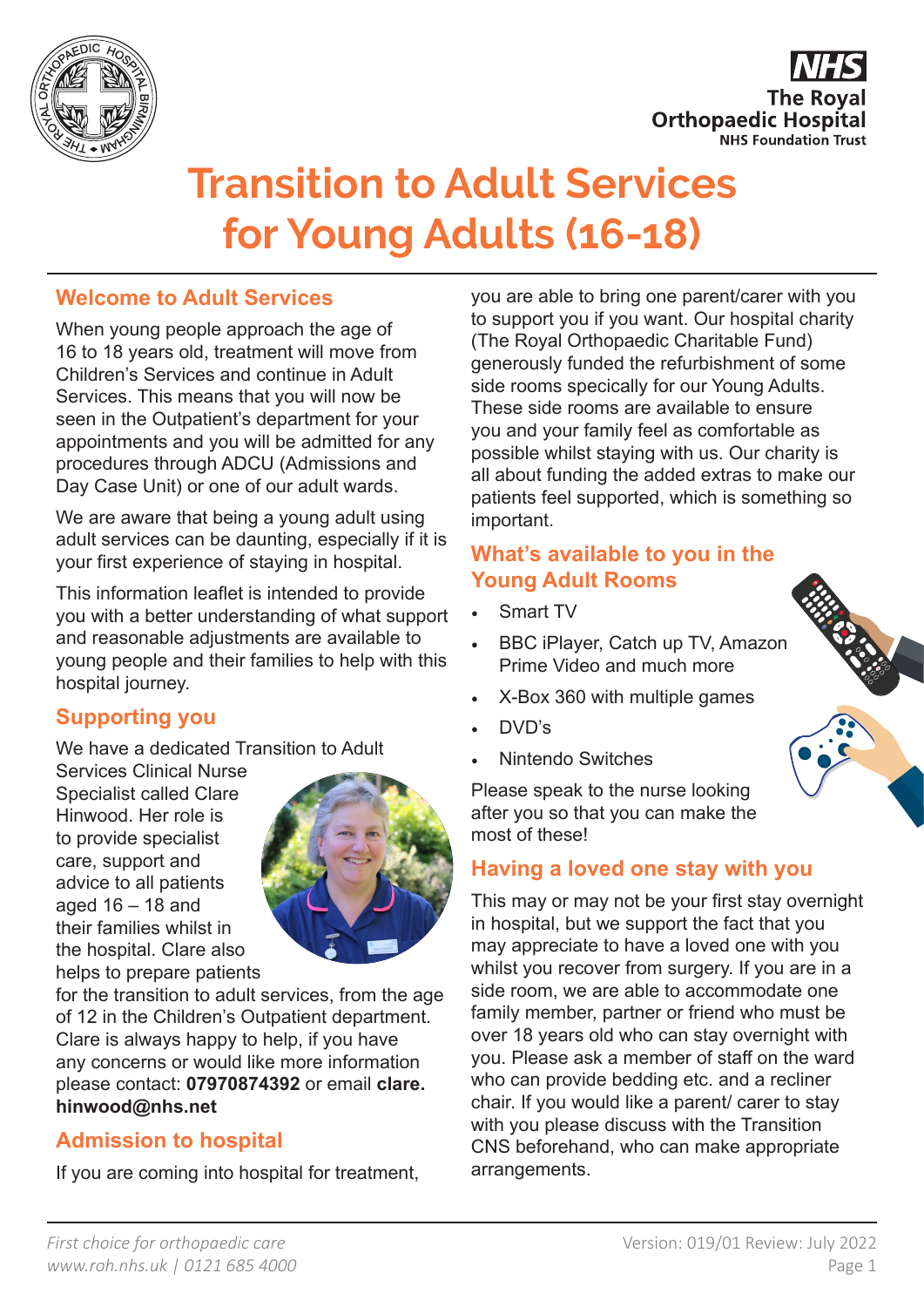

**The Roval Orthopaedic Hospital NHS Foundation Trust** 

## **Transition to Adult Services**

## **Accommodation**

We have an on-site accommodation block available for your family to book ahead of admission. Although we ask for bookings in advance, there may be space available on the day if needed. There are standard rooms and 1 family room with different tariffs. To book please call our facilities team on 0121 685 4255 and make them aware you are a Transition patient to enable you to obtain a reduced rate.

All on-site accommodation has shared kitchen, bathroom & living facilities. Tea & coffee making facilities available within each bedroom. Washing machines and dryers are available for guests to do laundry, which is free of charge.

## **Car Parking**



As a young adult patient, you and

your family are entitled to discounted car parking rates. You can pick up a form from a member of the nursing team. Completed applications must be given to the car park

## **Food & Drink**

attendant .

Although we encourage all our patients to choose one of our healthy options from our catering menus, we are aware that sometimes our patients struggle to find something of their fancy. Therefore, we have made some alternative options for you to choose from on our Young Adult menu. Staff on the ward will provide you with a copy of both menus each day to choose from. Parents must provide their own food for themselves.



## **Café Royale**

Café Royale is situated on the first floor of the Treatment Centre (down the corridor from X-ray), serving hot and cold meals and drinks, light refreshments and snacks. There is also 24-hour refreshment facilities and a microwave available for anyone to use.

## **Royal Voluntary Service (RVS) kiosk and snack trolley**

We have a small kiosk near the Outpatient department selling hot or cold drinks, snacks, magazines, newspapers and toiletries.

RVS also run a trolley service to the wards on a daily basis, selling newspapers, snacks and drinks.

#### **Visit our gardens**

Sometimes a little fresh air can make you feel lots better, do ask your care team if you are able to leave the ward first though.

- ROHBTS Memorial Garden
- Courtyard Garden

#### **Education**

We have contacts with James Brindley Hospital school and can make a referral to them if you are going to be an inpatient for 5 days or longer.



**Royal Orthopaedic** Hospital

Types of support available are:

- A teacher or tutor will visit you at an agreed time to support work set by your school or college
- If you have not yet attained a Level 2 qualification in English & Maths they can provide specialist support
- They may be able to provide some direct teaching for you – A Level subjects if you are staying for 10 days or more. This may be lessons delivered by our virtual classroom
- Careers advice from our Careers Team if you are not at school or college

If you would like more information regarding this please speak to the Transition Nurse or ward